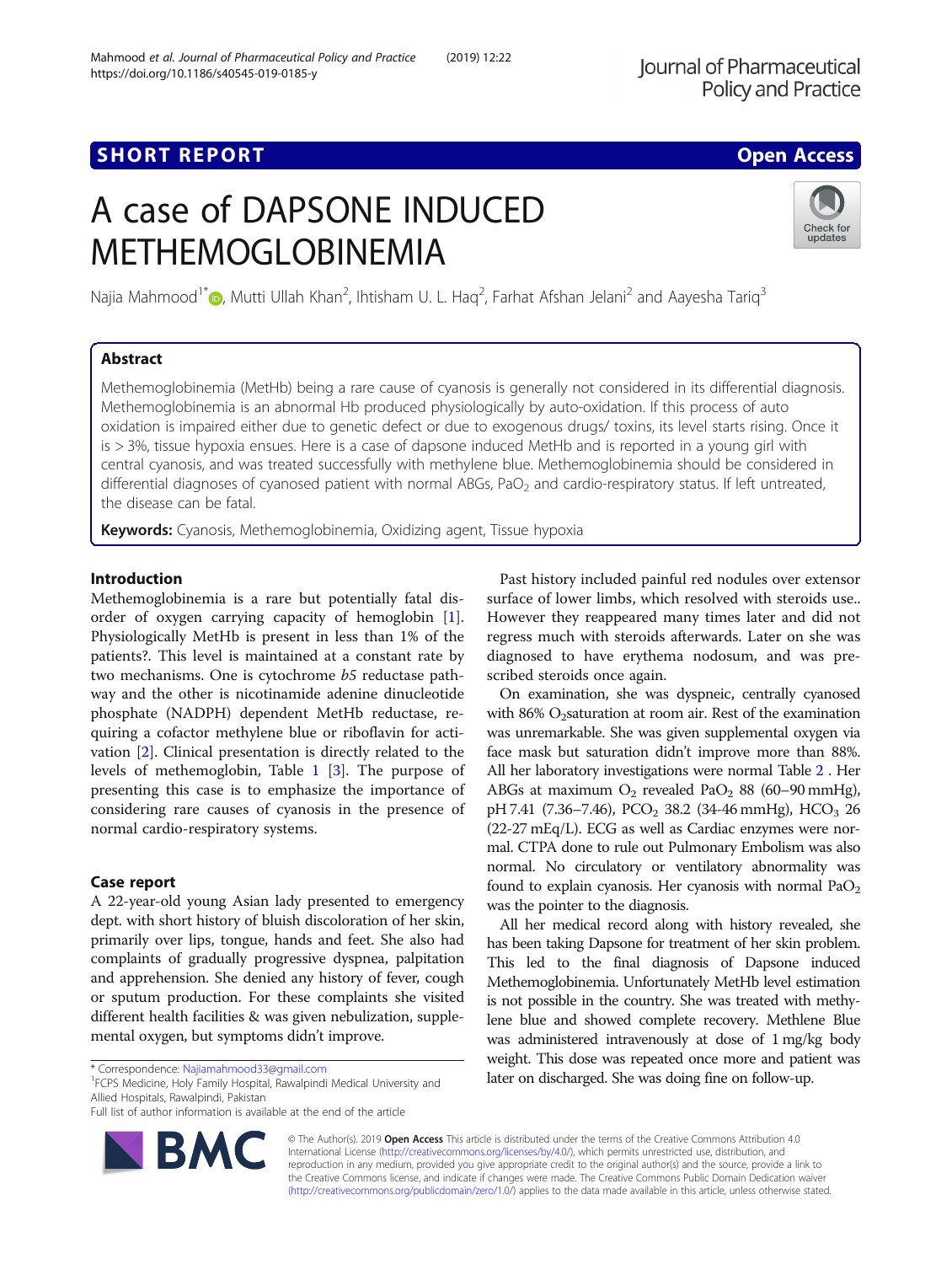| MetHb level (%) | Clinical Presentation                       |  |
|-----------------|---------------------------------------------|--|
| $0 - 3$         | None                                        |  |
| $3 - 10$        | Cyanosis, asymptomatic                      |  |
| $10 - 20$       |                                             |  |
| $20 - 50$       | CNS changes (headache, dizziness, confusion |  |
| $50 - 70$       | MetabolicAcidosis, dysrhythmias.            |  |
| $\geq 70$       | fatal                                       |  |

<span id="page-1-0"></span>Table 1 Clinical symptoms correlation with MetHb levels

## **Discussion**

Oxygen in blood is carried by hemoglobin. When this hemoglobin gets oxidized (due to hereditary defects or by oxidative stress) it forms Methemoglobin, resulting in tissue hypoxia.



Our body has the capability to reduce this MetHb to Hb via certain enzymes such as cytochrome b5 reductase. In its acquired form, exposure to various oxidizing agents can also result in conversion of normal Hb to MetHb. These oxidizing agents include drugs like benzocaine, lidocaine, prilocain, antibiotics like dapsone, choloroquine, nitrites, some toxins, aniline dyes etc. [[2,](#page-2-0) [4\]](#page-2-0)

In the case presented here Dapsone was found to be the cause of Methemoglobinemia. Dapsone is used as an antibacterial and anti-inflammatory agent. Dapsone also known as DDS (…) is more commonly used in dermatology. It is available as oral and topical formulations. Recently long acting injectable form of Dapsone has also gained importance. When orally administered, it is absorbed slowly and reaches its peak plama concentration in 4 h with a half like of 1.1 h. It is eliminated after approximately 30 h. The parenteral administration is given as monthly injection and under supervison as recommended by WHO [\[5](#page-2-0)].

Clinical presentation may vary from being asymptomatic to confusion, cardiovascular collapse and finally death [\[6](#page-2-0)]. Cyanosis usually appears when MetHb levels reach 10% or above [[7\]](#page-2-0). Symptoms usually depend on

Table 2 Detailed Serial Blood CP Report

| Indices                      | At Admission | 3rdDay | 7Th Day |
|------------------------------|--------------|--------|---------|
| Hb mg/dl                     | 11.1         | 11.9   | 10.9    |
| MCV fL                       | 75.2         | 76.0   | 76.4    |
| MCH mg/dl                    | 26.7         | 25.8   | 26.1    |
| TLC $10^3$ /L                | 9.1          | 13.25  | 9.2     |
| Platelets 10 <sup>3</sup> /L | 380          | 377    | 376     |

MetHb level, however it may not correlate every time, therefore, for the diagnosis of this condition, high index of clinical suspicion is required  $[6]$  $[6]$ . Any patient whose  $O<sub>2</sub>$  saturation does not improve with high flow supplemental  $O_2$  and an  $O_2$  saturation gap greater than 5% should raise the suspicion of MetHb [[2\]](#page-2-0).

The oxygen saturation gap is measured as percentage. It is the difference between oxyhemoglobin concentration recorded by a pulse oximeter from arterial oxygen concentration determined by a standard blood gas analyzer. Levels more than 5% are considered abnormal and calls for evaluationof Methemoglobinemia, sulfhemoglobinemia and carboxyhemoglobinemia [[8\]](#page-2-0).

Saturation gap in studied patient was 96.7%. Certain bed side tests like color of blood and ABGs help in diagnosing this condition. Color of blood is brown in patients with MetHb. Confirmation is done by direct estimation of methemoglobin levels and if required genetic analysis.

Methylene blue is so far the only specific antidote for treatment of symptomatic MetHb. Patients not responding to methylene blue might require blood or exchange transfusions. Ascorbic acid is also given to reduce its levels.

Limitation in this case was the definitive confirmation by estimation of MetHb levels,which is unfortunately not available in Pakistan. However, the fact that a high index of suspicion in face of certain clues is key to diagnosis, and if left untreated or not treated promptly, the condition can be life threatening. Also the fact that serum levels usually do not correlate exactly with the symptoms, treatment was given empirically in this case [[2,](#page-2-0) [9\]](#page-2-0).

### Conclusion

In conclusion, acquired MetHb is a rare blood disorder which can be fatal condition if left untreated. It should be considered in the differential diagnosis of central cyanosis in presence of normal ventilatory and circulatory systems.

#### Authors' contributions

NM and MK Conceived the Idea. AT helped in making Design of Study. IUH did the Statistical Analysis. FA participated in co ordinating the study design. NM did Manuscript drafting. All authors read and approved the final manuscript.

#### Availability of data and materials

Please contact author for data request.

#### Ethics approval and consent to participate

This case study has been approved by ethical and review board, Rawalpindi Medical University and Allied Hospitals.

#### Consent for publication

Consent for publication has been obtained from the patient.

#### Competing interests

The authors declare that they have no competing interest.